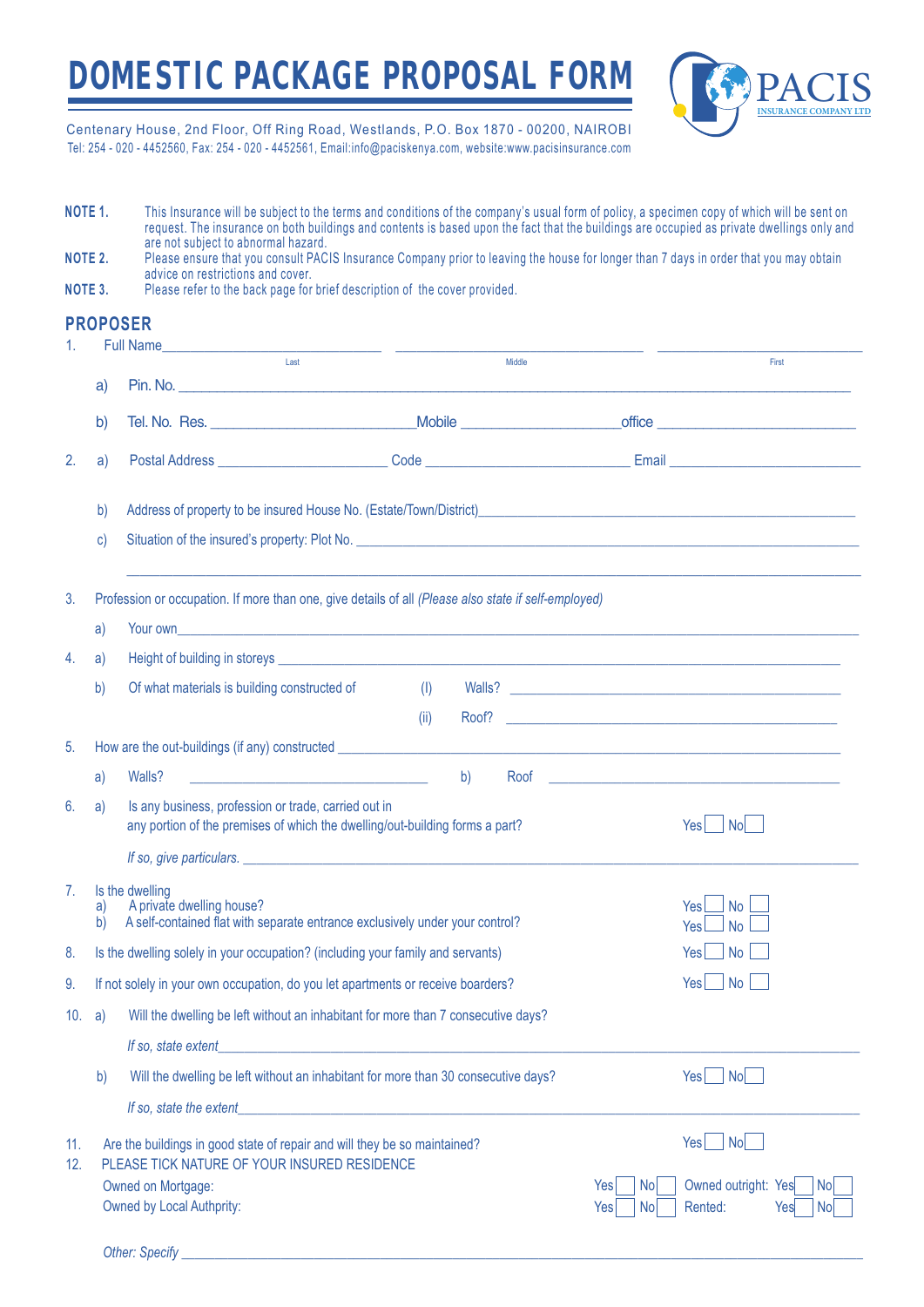# **SECTION A Property Insured**<br>5. On the building being a private dwe

On the building being a private dwelling house or private flat shown in the Schedule including domestic outbuildings (referred to as "the Buildings") Landlords fixtures and fittings, walls, gates and fences all on the same premises.

Unless otherwise stated the Buildings are built of brick stone or concrete asbestos or metal roofs,

| Sum to be insured:<br>KShs. |  |  |  |
|-----------------------------|--|--|--|
| If No give details_         |  |  |  |

6. Name of Mortgagee/Other interests

# **SECTION B The Contents of your home**

On furniture, household goods, and personal effects of every description the property of the Proposer. or of any member of the Proposer's family normally residing with the Proposer, and fixtures and fittings the Proposer's own, or for which the Proposer is legally responsible, not being landlord's fixtures and fittings, in the Buildings of the proposer's residence.

Specify here any such articles of greater value than 5 per cent of the Total Sum Insured on the said contents.

Total Sum Insured on Contents KShs. *Please show on a separate leaf, how the value of the contents is made up.*

#### *THE POLICY DOES NOT COVER:*

- (i) Property more specifically insured,
- (ii) Deeds, bonds, bills of exchange, promissory notes, cheques, travellers cheques, securities for money, stamps, documents of any kind, cash, currency notes, manuscripts, medals, coins, motor vehicles and accessories, and livestock, unless specifically mentioned herein.
- (iii) Any part of the structure or ceilings of the Buildings, wallpapers and the like or external television and radio antennae, aerial fittings, masts, and towers.

No one article (**Furniture, Household appliances, Pianos, and Organs**) excepted shall be deemed of greater value than 5 per cent of the Total Sum Insured on the Contents unless such article is specifically insured.

The total value of **platinum, gold,** and **silver articles, jewellery,** and **furs** will be deemed not to exceed one-third of the total insured on the said contents unless specifically agreed. If the said value exceeds this portion, please state the total value of such property

## **SECTION C - ALL RISKS INSURANCE (Your valuables, clothing and other personal effects)**

#### **9. Sums to be insured**

a) Please give detailed description and state separately the full value of each item (jewellery).

| A valuation from an approved valuer must be submitted in respect of each article to be insured<br>for more than KShs 5,000/= (Single article limit in lieu thereof 2,000/=) |  |
|-----------------------------------------------------------------------------------------------------------------------------------------------------------------------------|--|
|                                                                                                                                                                             |  |
|                                                                                                                                                                             |  |
|                                                                                                                                                                             |  |
|                                                                                                                                                                             |  |
|                                                                                                                                                                             |  |
| <b>Total Sum to be insured:</b>                                                                                                                                             |  |

**NOTE: No cover for jewellery not in safe when not in use.**

| 10. | <b>SECTION D Your Domestic Employees</b><br>Compensation Act and at Common Law? | Do you wish to insure your domestic employees for your liability under the Workmen's<br>If yes, please indicate number of employees per category: |          | Yes<br>No. |  |
|-----|---------------------------------------------------------------------------------|---------------------------------------------------------------------------------------------------------------------------------------------------|----------|------------|--|
|     | <b>Indoor Employees</b>                                                         |                                                                                                                                                   | Gardener |            |  |
|     | <b>Chauffeurs</b>                                                               |                                                                                                                                                   | Watchmen |            |  |
|     | Other (specify)                                                                 |                                                                                                                                                   |          |            |  |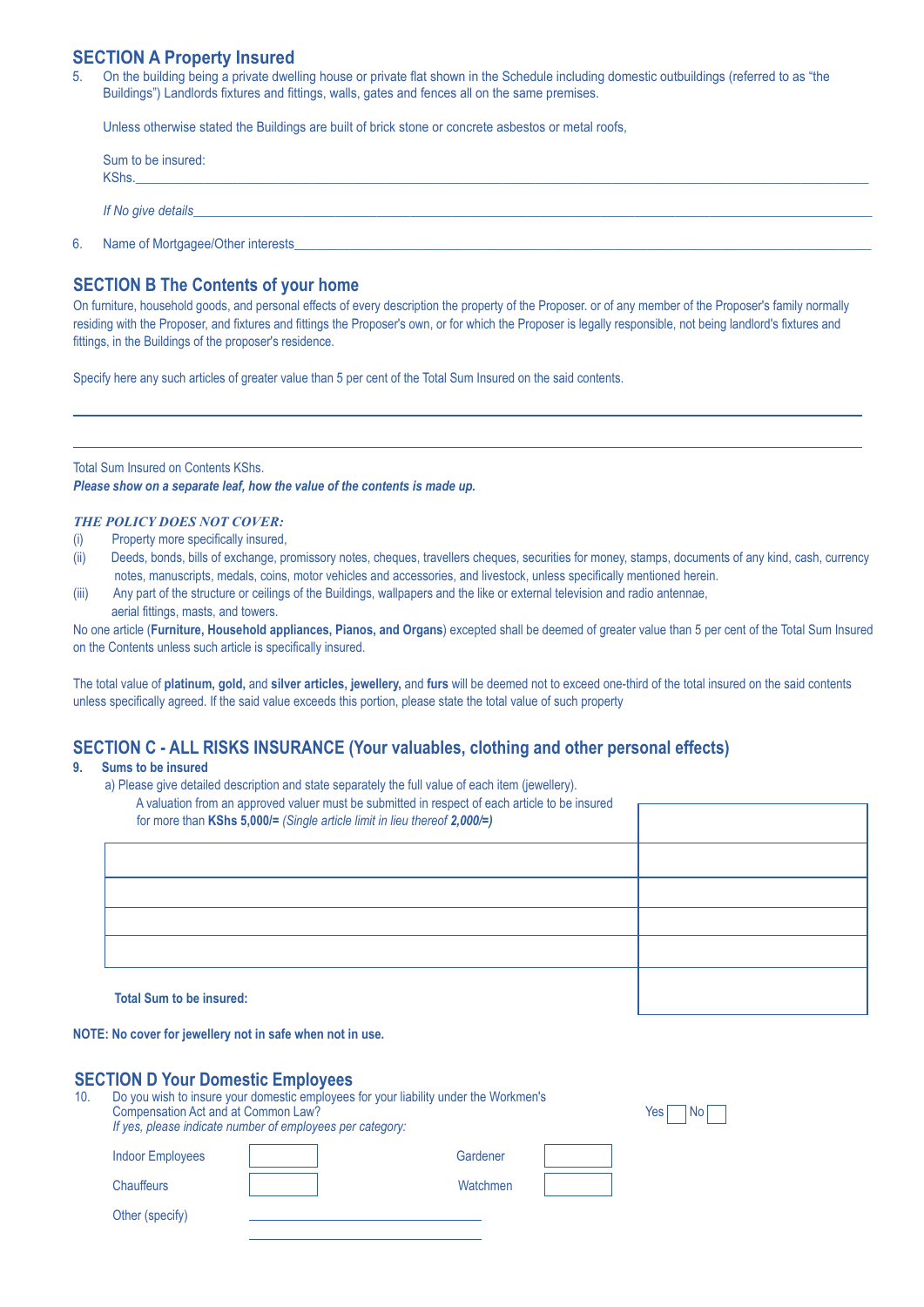# **SECTION E - Your Liability as Owner of the Dwelling** *(Limit of Idemnity Kshs. 1,000,000/-)*

| 11. |                                                                                                                                                                                                                                     | <b>No</b><br>Yes                                                |
|-----|-------------------------------------------------------------------------------------------------------------------------------------------------------------------------------------------------------------------------------------|-----------------------------------------------------------------|
|     | SECTION F - Your Liability as Occupier And Your Personal Liability(Limit of Idemnity Kshs. 1,000,000/-)                                                                                                                             |                                                                 |
| 12. |                                                                                                                                                                                                                                     | Yes<br><b>No</b>                                                |
| 13. | <b>GENERAL QUESTIONS FOR ALL SECTIONS</b><br>State how the following are secured giving make of locks if possible<br>$\mathbb{D}$<br>a)                                                                                             |                                                                 |
|     |                                                                                                                                                                                                                                     |                                                                 |
|     | $\overline{\mathsf{iii}}$                                                                                                                                                                                                           |                                                                 |
|     | iv) trap doors and skylights <b>expressions</b> and contact the contact of the contact of the contact of the contact of the contact of the contact of the contact of the contact of the contact of the contact of the contact of th |                                                                 |
|     | Is any alarm system fitted?<br>b)                                                                                                                                                                                                   | Nol<br>Yes                                                      |
|     |                                                                                                                                                                                                                                     |                                                                 |
|     | Are metal burglar bars fitted on all the windows?<br>C)<br>Is the compound fenced?<br>d)<br>Is there a guard dog?<br>e)                                                                                                             | No<br>Yes<br>Yes<br>No.<br>Yes<br>No.                           |
| 14. | Is jewelry when no in use locked in a safe?<br>$\mathfrak{g}$ )<br>Is the dwelling:-                                                                                                                                                | Yes<br>No                                                       |
|     | only left regularly unattended for recreation and shopping purposes?<br>a)<br>in an area which has been free from flooding for the past ten years?<br>b)<br>Give details of any 'NO' answer to the above questions<br>C)            | No<br>Yes<br>Yes<br>No                                          |
| 15. | Have the-name of your previous insurers, if any, give their policy number?                                                                                                                                                          | No<br>Yes                                                       |
| 16. | Has any insurer:-<br>a) declined to insure you?<br>required special terms to insure for?<br>b)<br>cancelled or refused to renew your insurance?<br>$\mathsf{c}$<br>increased your premium on renewal?<br>$\mathsf{d}$               | <b>No</b><br>Yes<br>Yes<br>No.<br><b>No</b><br>Yes<br>Yes<br>No |
|     | if so, give full particulars experience and the control of the control of the control of the control of the control of the control of the control of the control of the control of the control of the control of the control o      |                                                                 |
| 17. | Have you ever sustained loss from any of the herein mentioned perils?                                                                                                                                                               |                                                                 |
|     |                                                                                                                                                                                                                                     |                                                                 |
|     |                                                                                                                                                                                                                                     | <b>To:__________________________</b>                            |

*this Declaration and the answers above given, as well as any proposal or Declaration or statement made in writing by Me or anyone acting on My behalf shall form the basis of the contract between Me and the Company and I further agree to accept indemnity, subject to the conditions in, and endorsed on, the Company's policy. I also declare that the sums expressed in Section A & B represent not less than the full value of the property, as above mentioned.* 

Date\_\_\_\_\_\_\_\_\_\_\_\_\_\_\_\_\_\_\_\_\_\_\_\_\_\_\_\_\_\_\_\_\_\_\_\_\_\_\_\_\_\_\_\_\_\_\_\_\_\_\_\_Signature of Proposer\_\_\_\_\_\_\_\_\_\_\_\_\_\_\_\_\_\_\_\_\_\_\_\_\_\_\_\_\_\_\_\_\_\_\_\_\_\_\_\_\_

*THE LIABILITY OF THE COMPANY DOES NOT COMMENCE UNTIL THE PROPOSAL HAS BEEN ACCEPTED AND THE FIRST PREMIUM PAID.*